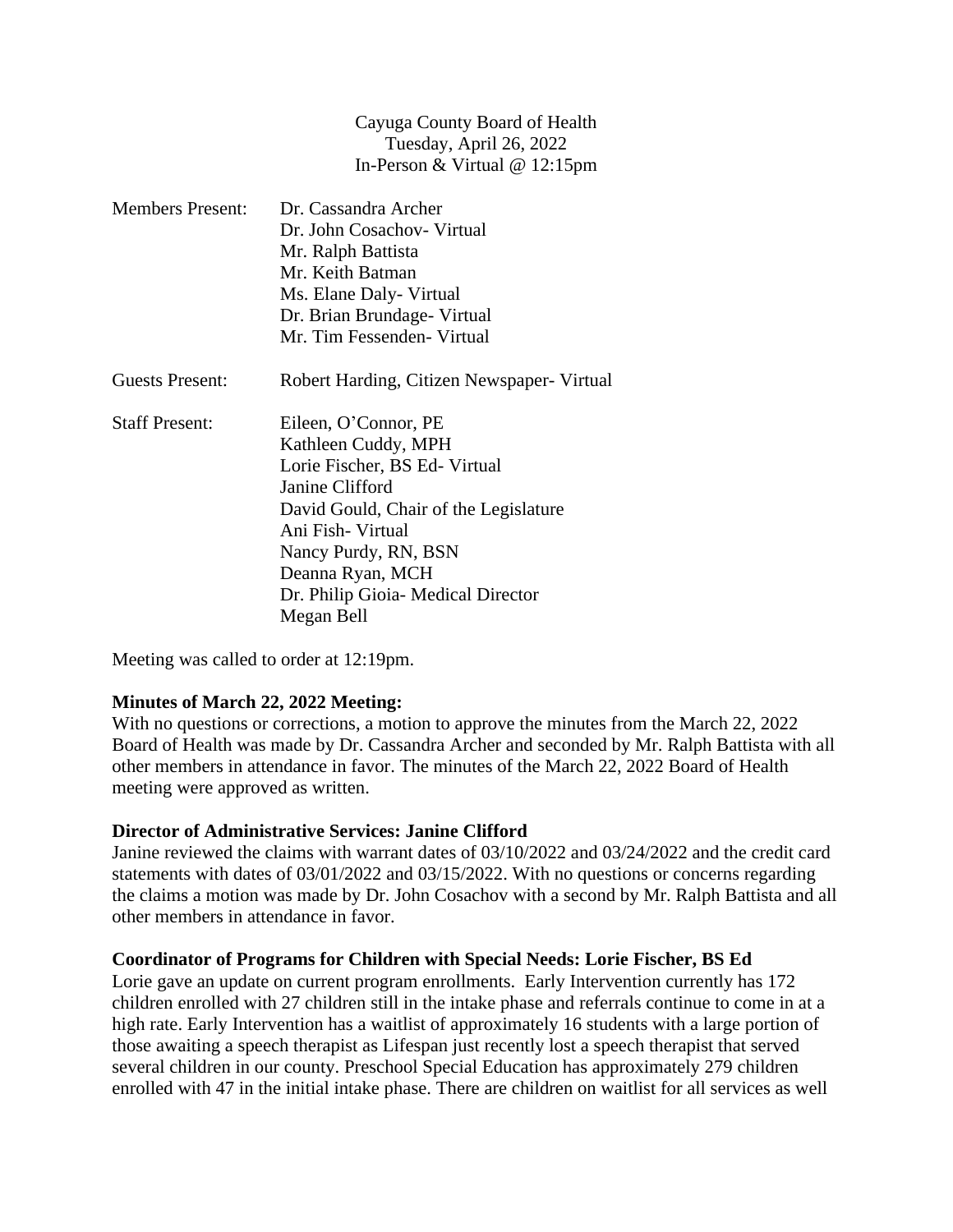as an increase in speech after losing the therapist from Lifespan. It is also annual review time and staff will be attending several CPSE meetings over the next month.

Elane asked Lorie if the shortage was State wide and Lorie shared that it is, but that Cayuga County has some of the lowest rates for providers of 3-5 related services. Those are the only rates set by each individual county the others including the Early Intervention rates are set by the State. The waitlist includes from almost all the districts in Cayuga County not targeted to one specific area.

Keith asked if we can still do virtual visits. Lorie shared that yes, the State is still allowing virtual visits but are often not an option parents like to utilize.

Elane asked about group therapy sessions and Lorie said that she often suggests that, but has a hard time getting providers to agree.

Dr. Archer asked if the children on the waitlist were getting any kind of support at all. Lorie shared that Early Intervention families do get supports from the service coordinators whether its referrals to other programs or different techniques/strategies to work with on their child. The preschool special education children do not have that service coordination piece so they do not get the support that the younger families get.

Kathleen shared that the many counties are hoping the State will look into allowing middle level therapists to provide services as opposed to the higher-level certifications that are required now.

## **Supervising Public Health Administrator: Deanna Ryan, MCH**

Deanna shared with the Board some information regarding the New York State Fellowship Program. This program from the State is a way for the State to help local health departments rebuild the public health infrastructure. We are hoping to bring on-board a local public health fellows coordinator and a few public health fellows. The fellows will be contracted out but housed at the Health Department. Some of the initial projects they will be working on is the community health assessment and the Healthy Neighborhoods Program grant. Keith asked Deanna about the qualifications for the fellows and Deanna shared that they would be bachelors level education but don't have to necessarily have a public health background. They will have to complete some public health training courses as part of their job requirements. Elane asked if the salaries were set by the State and Deanna shared that they were. Ralph asked how interested individuals would apply and Deanna shared that they initially have to apply with the State through the State Health Department website and then the State filters them down based on the counties they would be interested in working.

Deanna also shared the artwork for the vaccine campaign that the consultants have been working on. The "our best shot" campaign is hoping to launch in May. The grant continues on through 2024 for the campaign will be on-going.

### **Public Health Director: Kathleen Cuddy, MPH**

Kathleen shared with the Board some of the items in the New York State Budget that are beneficial to the local health department. The local health departments will be given an increase in our base grant for our article 6 programs, known as core public health programs that we are required to offer. Our base grant will be increasing to \$750,000. The other beneficial item in this year's State budget is allowing for fringe benefits up to 50% for those staff that work in core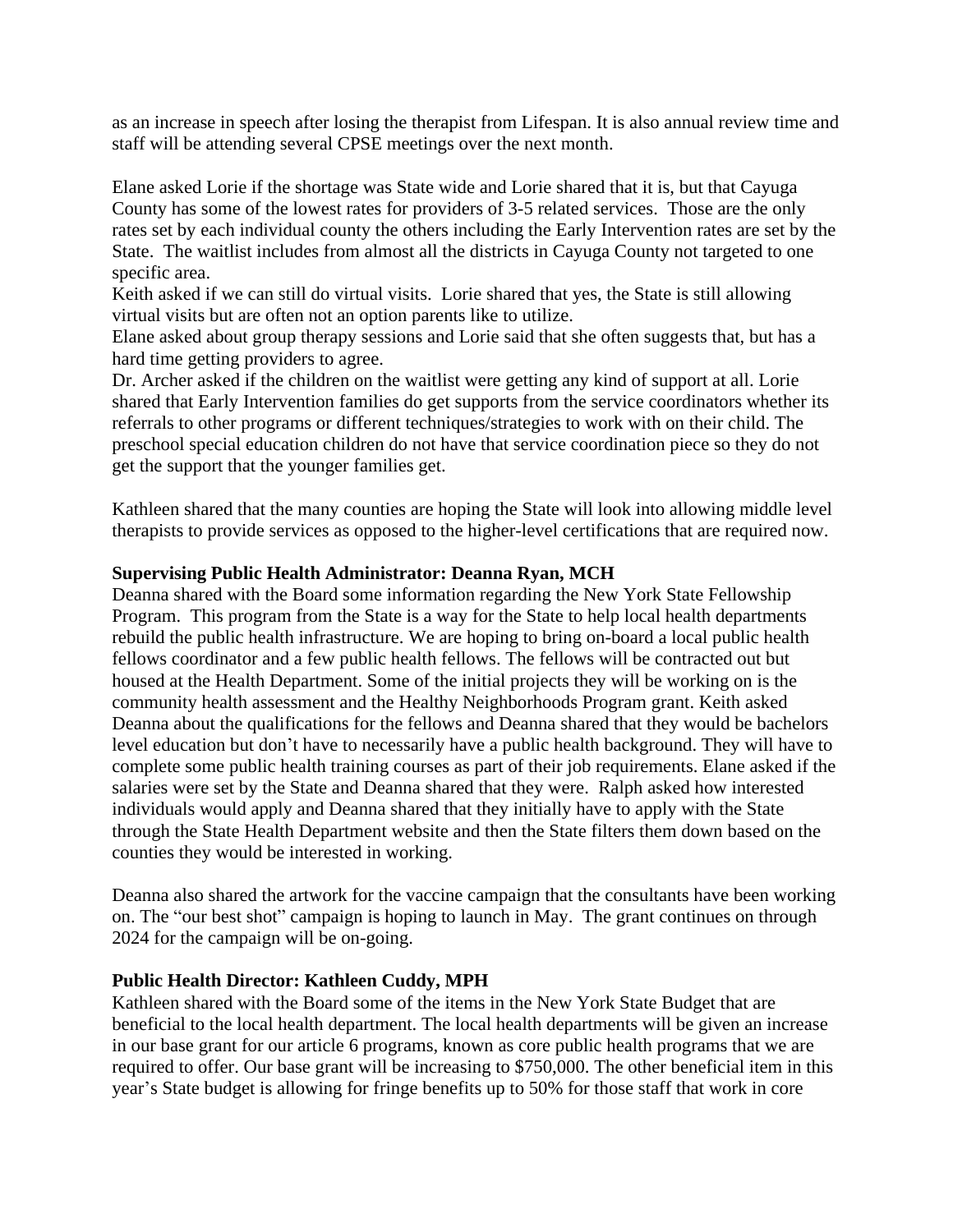public health programs to be covered. These items in the State budget are designed to help local health departments to recruit and maintain staff. There was language put out regarding potential incentive programs as well, but nothing has been confirmed.

Kathleen also asked the Board if they would be interested in having the May Board of Health meeting at the WIC offices. The WIC program recently moved into a brand-new space next to the Play Space on North Street and would love to show the Board their new offices. The Board agreed to moving the location of the May meeting to the WIC offices on North Street.

## **Director of Community Health Services: Nancy Purdy, RN, BSN**

Nancy reviewed corporate compliance regulations with the Board members.

Nancy discussed some of the adjustments we have made at our COVID vaccination clinics to accommodate the new additional booster and volume changes. We will be separating out additional booster clinics for the next few weeks to help ensure the public is getting the correct dose.

Nancy shared that we are going to be reaching out to restaurants and restaurant workers regarding a Hepatitis A vaccine clinic that we will be hosting free of charge. We are hoping to get all the information out in the next couple weeks.

We are planning to try a new approach to our back to school vaccine clinics. Nancy has been in discussions with school nurses and administrators and we are going to try and offer two days in July and two days in August where families can make an appointment and get any school required vaccines they may need. It will be offered for both families with and without insurance and we will partner with the schools to help advertise these dates. Our goal is to minimize the number of exclusions come the middle of September.

Our maternal child health program is being re-established following COVID and we are engaged with the hospital and the WIC program to trial some new referral forms and educational outreach.

# **Director of Environmental Health: Eileen O'Connor, PE**

Eileen reviewed the Hearing and Consent Orders: Daphine's Diner- Sterling (T) Hilton Garden Inn- Auburn (C) Garropy's Mobile Home Park- Aurelius (T) Giuseppe's Pizzeria- Auburn (C) Panera Bread- Sennett (T) Subway of Owasco Valley- Moravia (T) Dugan's Country Grill- Scipio (T) Wells College Main Dining Hall- Aurora (V) Sakura Buffet- Auburn (C) Parker's Grille & Tap House- Auburn (C) Auburn Express Smoke Shop- Auburn (C)